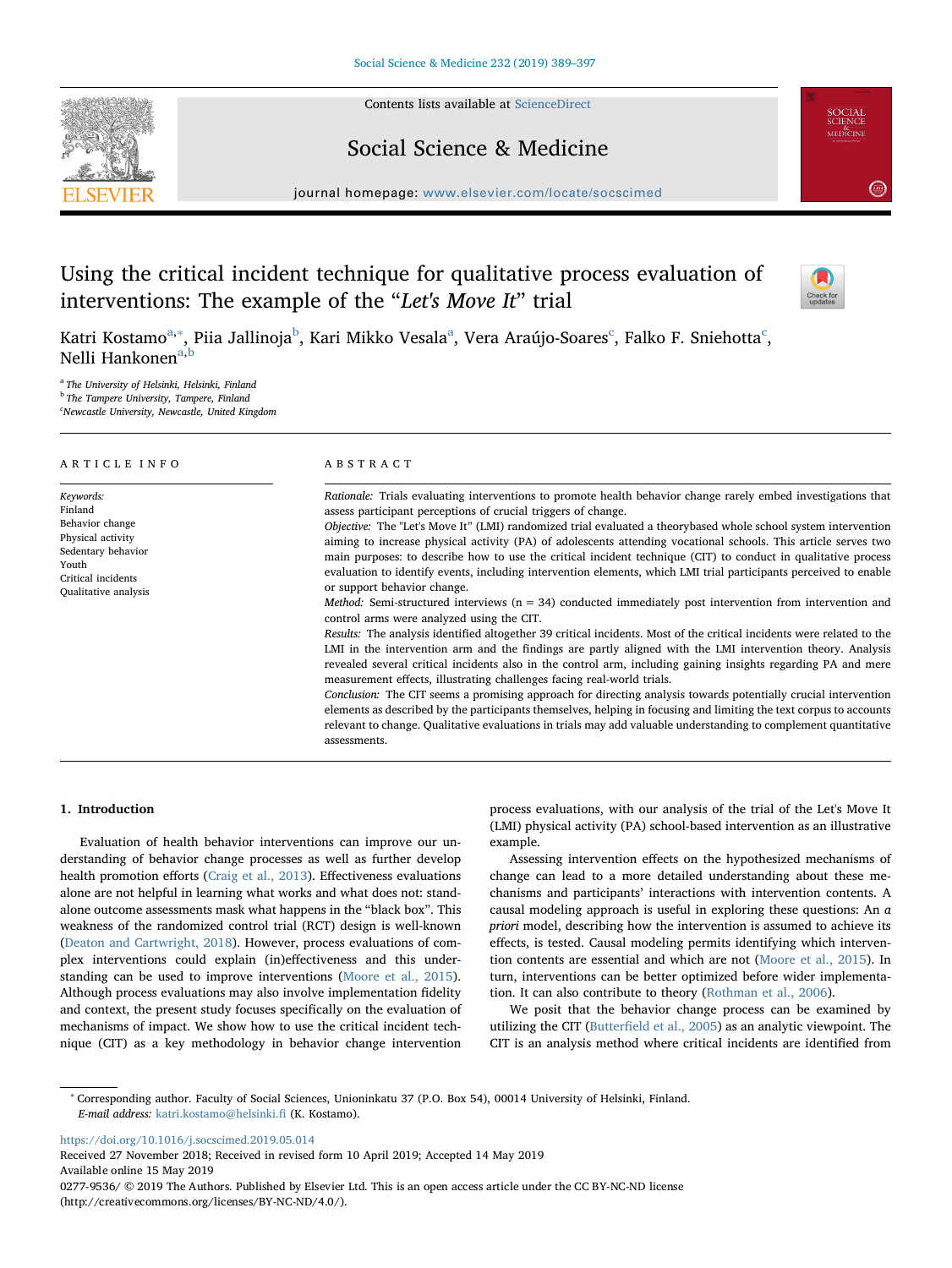data and categorized inductively. In previous studies, respondents have often been directly asked to name and depict important incidents [\(Chell](#page-8-5) [and Pittaway, 1998](#page-8-5)). Instead of specific rules guiding the analysis, the CIT method allows the analysis principles to be modified case by case. Frequently, a critical incident is expected to include information considering (1) the background (how things were before the incident), (2) the experienced event, and (3) the consequences (what happened or did not happen because of the event). The results may be reported as a few general categories or several specific categories, depending on which level is assessed to be more practical (Butterfi[eld et al., 2005](#page-8-4)). Critical incidents can be defined as events that participants identify as significant [\(Niska et al., 2011](#page-8-6)). Thus, behavior change may be identified as a series of such incidents that are construed as significant in interviewees' talk. As individuals differ as to the beliefs, attitudes, motivations, and existing skillsets at baseline, interventions delivered to entire cohorts need to cater for various needs. For example, whereas some individuals may already be motivated, but need a boost in their PArelated self-efficacy, others may have not found a personally meaningful reason to try to increase PA. An evaluation of idiographic change paths can shed light into the unique turning points and inspirations.

The purpose of the current empirical study was to explore what kind of events low-active adolescents in vocational education perceive as promoting changes in their activity behaviors (including both PA increase and reductions of sedentary behavior, e.g., sitting) during and after the PA intervention. Instead of examining change accounts as realistic descriptions, we considered change experiences as material that humans use when they interpret reality – approaching interview talk as possible experiences (e.g., [Hammersley, 2003\)](#page-8-7). To our knowledge, few studies have explored those processes, events, and insights that adolescents themselves relate to PA increase during interventions.

# 2. Context for applying the CIT

#### 2.1. Intervention

The LMI whole school system intervention is a theory and evidencebased program developed to increase moderate-to-vigorous PA and reduce sedentary behaviors, such as sitting, among Finnish vocational students. Intervention design was based on behavioral theories relevant to youth PA, original empirical research in the target population, and co-design with end users and experts [\(Hankonen et al., 2016](#page-8-8), [2019\)](#page-8-9). As previous literature suggested that classroom-based interventions or environmental changes alone are not sufficient in creating change, the intervention incorporated elements at both individual and environmental levels. The intervention consisted of several components, including changes to the school classroom environment, teachers' behaviors, and students' motivation and self-regulation skills. The face-toface intervention program consisted of six 60-min interactive group sessions that were included in the normal school curriculum and delivered by trained facilitators.

A key feature of group sessions was an accepting, positive, and supportive environment. This part of the intervention was one part of the school system intervention that also included a poster campaign, a website, and a teacher-delivered intervention to decrease sedentary behavior in normal classrooms (e.g., activity breaks for sitting reduction), as well as changes in wider environments ([Hankonen et al.,](#page-8-8) [2016\)](#page-8-8). The intervention was developed and optimized for targeting those with insufficient levels of PA. [Table 1](#page-2-0) shows an overview of intervention content and the linked theoretical determinants of the intervention theory.

The intervention theory hypothesized that increased levels of PA will be achieved through the use of key active ingredients targeting behavioral determinants. Such active ingredients include changes in the environment and a set of conscious motivational and self-regulation processes targeted during group sessions, as well as other materials (e.g., posters). In pair and group discussions, students were encouraged

to reflect upon and select personally suitable leisure time PA types and settings. This approach, including stepwise, self-guided experimentation, and prompting practice with PA was used to increase behavior and its maintenance [\(Hankonen et al., 2016,](#page-8-8) [2019\)](#page-8-9).

### 2.2. Trial design and data collection

In a cluster-randomized trial ( $n = 1120$  students), we evaluated the included intervention school arm and control schools following standard curriculum. Standard curriculum in the Finnish schools contains a basic course on health education and physical education. However, control participants may have taken these at slightly different times and in different forms, as the Finnish national curriculum provides freedom on how to implement this module in schools. Therefore, the form and content of the standard curriculum is not entirely uniform (compared to the precision of the LMI intervention).

The co-primary outcome of the trial was total PA increase, conceptualized as changes in moderate-to-vigorous PA, overall sedentary time, and breaks in sedentary time. These were measured with sevenday accelerometry and self-report [\(Hankonen et al., 2016](#page-8-8)). Additionally, background and process variables, as well as secondary outcomes, were assessed by self-report in both arms, and body composition (secondary outcomes) was objectively measured using a bioimpedance device.

### 2.3. Aims of the present study

As part of the process evaluation, this study aimed to identify intervention contents and potential mechanisms of impact that the LMI intervention school students perceived as either inspiring or crucial to increase their activity and contributing to changes in meaning-making. Targeting LMI trial participants with self-reported low or moderate PA, the study analyzed:

- 1. How do the students associate LMI intervention with their own PA changes, sitting reduction, and thoughts about PA or sitting?
- 2. When comparing intervention and control group students' accounts about critical incidents, what similarities and differences can be identified?

Our aim was to evaluate participants' interpretations of important factors that they interpreted as leading to PA change and, by comparing to accounts from the control arm, to facilitate making conclusions about experiences and meaning-making during and after the intervention. The control arm was included to estimate whether critical incident categories associated with the LMI intervention were specific only to the intervention arm. Thus, the aim is also to provide researchers with a clear guidance on how to use the CIT in process evaluations of behavior change interventions.

### 3. Method

# 3.1. Study participants

Individual interviews were conducted among a subsample of students from intervention and control arms ( $n = 34$ ; intervention  $n = 21$ ; control  $n = 13$ ) immediately post-intervention (October 2015/ December 2015/March 2016/May 2016). In recruiting participants, we used survey data to identify adolescents who had reported low or moderate levels of PA at baseline. Other inclusion criteria were: (1) being a student in a vocational program, (2) voluntary signed consent for the study, (3) age: 15–19 years, (4) Finnish language skill: Self-assessed, minimum 4/5, (5) no competitive sports background, and (6) attended at least 4–5/6 LMI sessions. Participants' mean and median age was 17 years; 21 were practical nurse students and 13 hotel, restaurant, and catering students (batches 3–6 of the trial; [Hankonen et al.,](#page-8-8)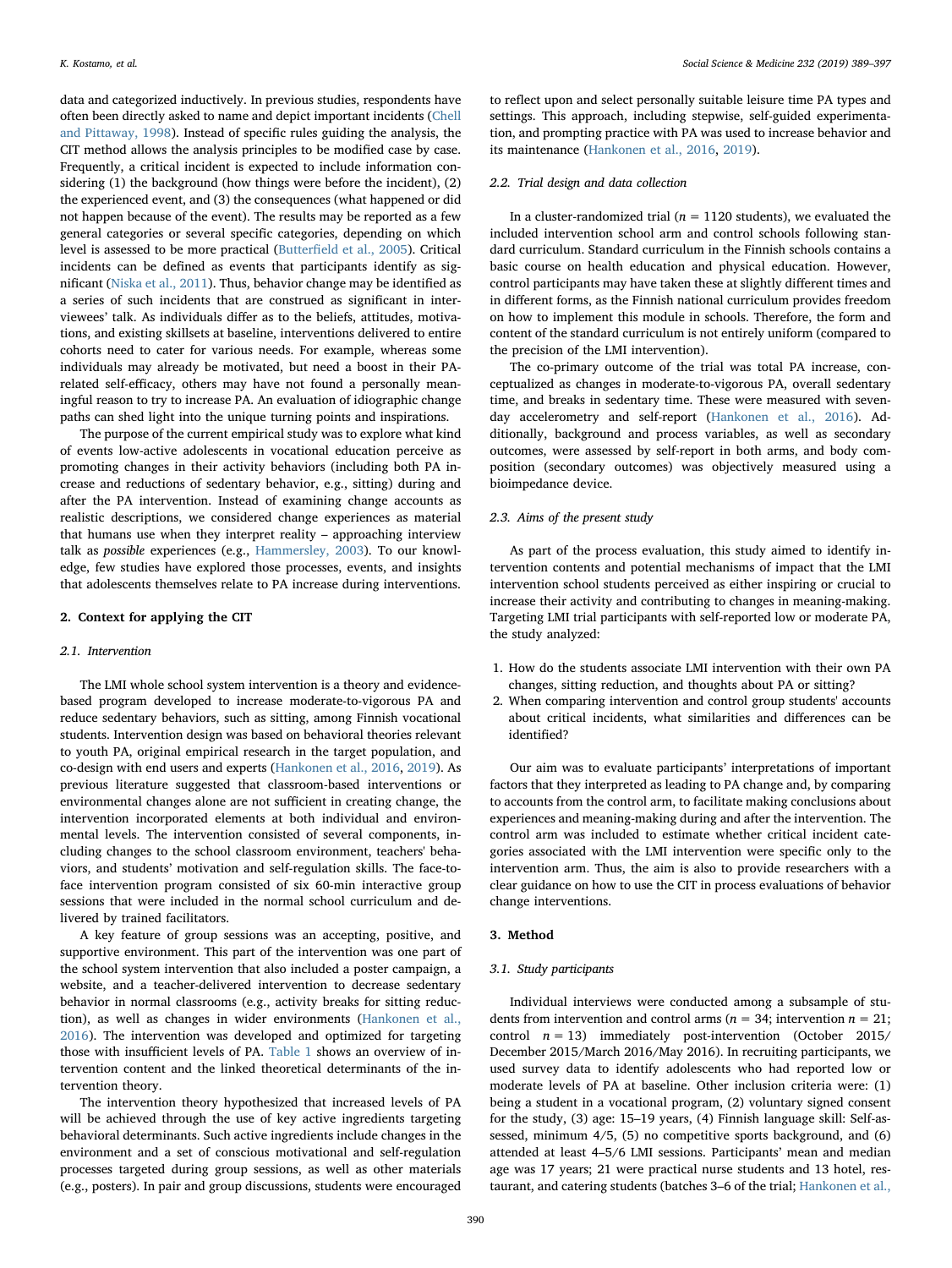### <span id="page-2-0"></span>Table 1

|  |  |  | Overview of intervention theory regarding student PA: Theoretical determinants and intervention activities targeting them. |
|--|--|--|----------------------------------------------------------------------------------------------------------------------------|
|--|--|--|----------------------------------------------------------------------------------------------------------------------------|

| Theoretical determinant                              | Intervention content linked to determinant (examples)                                                                                                                                                                                                    |
|------------------------------------------------------|----------------------------------------------------------------------------------------------------------------------------------------------------------------------------------------------------------------------------------------------------------|
| Self-efficacy                                        | • Graded tasks (i.e., emphasis on moderate goal setting, including the principle "Any movement is good! Any<br>activity is better than nothing")<br>• Verbal persuasion of capability<br>• Skill provision                                               |
|                                                      | Student sessions, workbook, posters, table stands                                                                                                                                                                                                        |
| Outcome expectations                                 | • Information about consequences of physical activity, framed positively, incl. principle<br>"Any movement is good! Any activity is better than nothing", "Sitting sucks"                                                                                |
|                                                      | • Behavioral experiments (sessions and homework)<br>Student sessions, workbook, posters, table stands                                                                                                                                                    |
| Autonomous motivation (including self-concept)       | • Autonomy supportive style across sessions and materials<br>• Principle "Your own choice: Whether you are active, and how" (across sessions and materials)                                                                                              |
|                                                      | • Emphasis on selecting personally important reasons (principle "Know what moves you")<br>• Emphasis on selecting autonomous goals (incl. principle "Goal is well-being, not fatless body")<br>• Identification of oneself as a physically active person |
|                                                      | • Behavioral experiments<br>Student sessions, workbook, posters, table stands                                                                                                                                                                            |
| Descriptive norms                                    | • Information about others' behavior and attitudes toward PA                                                                                                                                                                                             |
|                                                      | Student sessions, workbook, posters, table stands                                                                                                                                                                                                        |
| Self-regulation                                      | • Goal setting, goal review<br>• Action planning, coping planning (problem solving)<br>• Self-monitoring                                                                                                                                                 |
|                                                      | Student sessions, workbook, posters, table stands                                                                                                                                                                                                        |
| Environmental opportunities in school class          | • Environmental changes in classroom (physical equipment)                                                                                                                                                                                                |
|                                                      | PA equipment, e.g., gym balls, standing desks, gym sticks, pilates cushions<br>• Teacher activity in classroom (e.g., activity breaks)                                                                                                                   |
| Environmental opportunities in school                | Teacher workshops<br>• Better access to school PA facilities                                                                                                                                                                                             |
|                                                      | Improved access or improved awareness (informed via leaflets in student sessions)                                                                                                                                                                        |
| Environmental opportunities at home and neighborhood | • Home workout videos                                                                                                                                                                                                                                    |
|                                                      | • Better access to neighborhood PA opportunities                                                                                                                                                                                                         |
|                                                      | Provision of home workout videos                                                                                                                                                                                                                         |
|                                                      | Improved awareness of existing opportunities at home, online, environment                                                                                                                                                                                |
|                                                      | Arrangement of low-cost PA deals with community PA providers (informed via leaflets in student sessions)                                                                                                                                                 |

[2016\)](#page-8-8).

# 3.2. Procedure

All interviews were conducted using the same interview guide (see Appendix 1). There were four topics discussed with the interviewees: individual PA behavior, strategies to manage one's activity behaviors (including one question about sitting reduction), thoughts about PA, and thoughts about the LMI intervention. The interviews took place during students' free time on school premises. Participants were given an information sheet explaining the research topic and a consent form. As a compensation for their time, participants received a movie ticket. Interviews (which ranged from approximately 20 to 80 min; nine to 22 sheets as transcribed) were audio-recorded, independently transcribed verbatim, and de-identified prior to analysis.

Broad and open-ended questions would be ideal to elicit storytelling, however, in this study, we used a more detailed topic guide as young participants might not be used to describing their experiences in detail. Relevant to theoretical underpinnings of the intervention, theme 2 included questions about PA self-regulation (e.g., using, planning and self-monitoring techniques) and during theme 4 (only for intervention arm), intervention participants were directly asked whether elements of the intervention had facilitated changes. Interviewers used follow-up or clarifying questions, according to a pre-specified interview strategy (Appendix 1), thus specifying the points participants had made. The ethical committee of the Hospital District of Helsinki and Uusimaa (367/13/03/03/2014) assessed the research plan and procedures.

# 3.3. Data analysis

Transcribed interviews were analyzed using the CIT [\(Butter](#page-8-4)field [et al., 2005](#page-8-4)). As our aim was to identify important intervention contents, we did not limit critical incidents to only those accounts that included a detailed description of each phase in the process (i.e., the background, the event, and the consequences). In this study, critical incidents were simply defined as events associated with change in participants' accounts. The first author, KK, conducted the analysis, generating critical incidents iteratively from the data while being blinded to the quantitative outcomes. Change processes were identified, classified, and summarized, and thereafter, critical incidents were identified and categorized inductively. [Table 2](#page-3-0) summarizes the analysis process; thereafter, it is described in more detail.

First, KK read and re-read all transcripts for familiarization and discussed potential issues with KMV and NH (Step 1). Secondly, all extracts describing change were marked down (Step 2). Next, a table was created to understand what was occurring in adolescents' narratives: whether the personal changes were illustrated as change in PA behavior, PA-related thoughts, sitting reduction, or thoughts related to sitting. Then the focus was on examining described changes. Each interview was summarized in own words in a table as a categorization of accounts of change in behavior and thinking as concerning background, triggering factors, consequences, and experiences or present state (Step 3). As the analysis of change processes occurs through interpretation of the interview talk, it can require understanding and reading the interview as a whole. In other words, these parts of processes may be impossible to be located or coded from a few neighboring sentences only. Based on these summaries, critical incidents were identified and presented as triggers for experienced changes and short descriptions of each incident were drafted (Step 4). All these summaries were read both as independent texts and compared to each other and the transcripts. The purpose of writing short stories is to elucidate the researchers' interpretations of the process, which makes the interpretation of the critical incident transparent. An example of a short critical incident description appears in [Table 3.](#page-3-1)

Next, the critical incidents were classified according to identified similarities and differences and were discussed with the team (Step 5).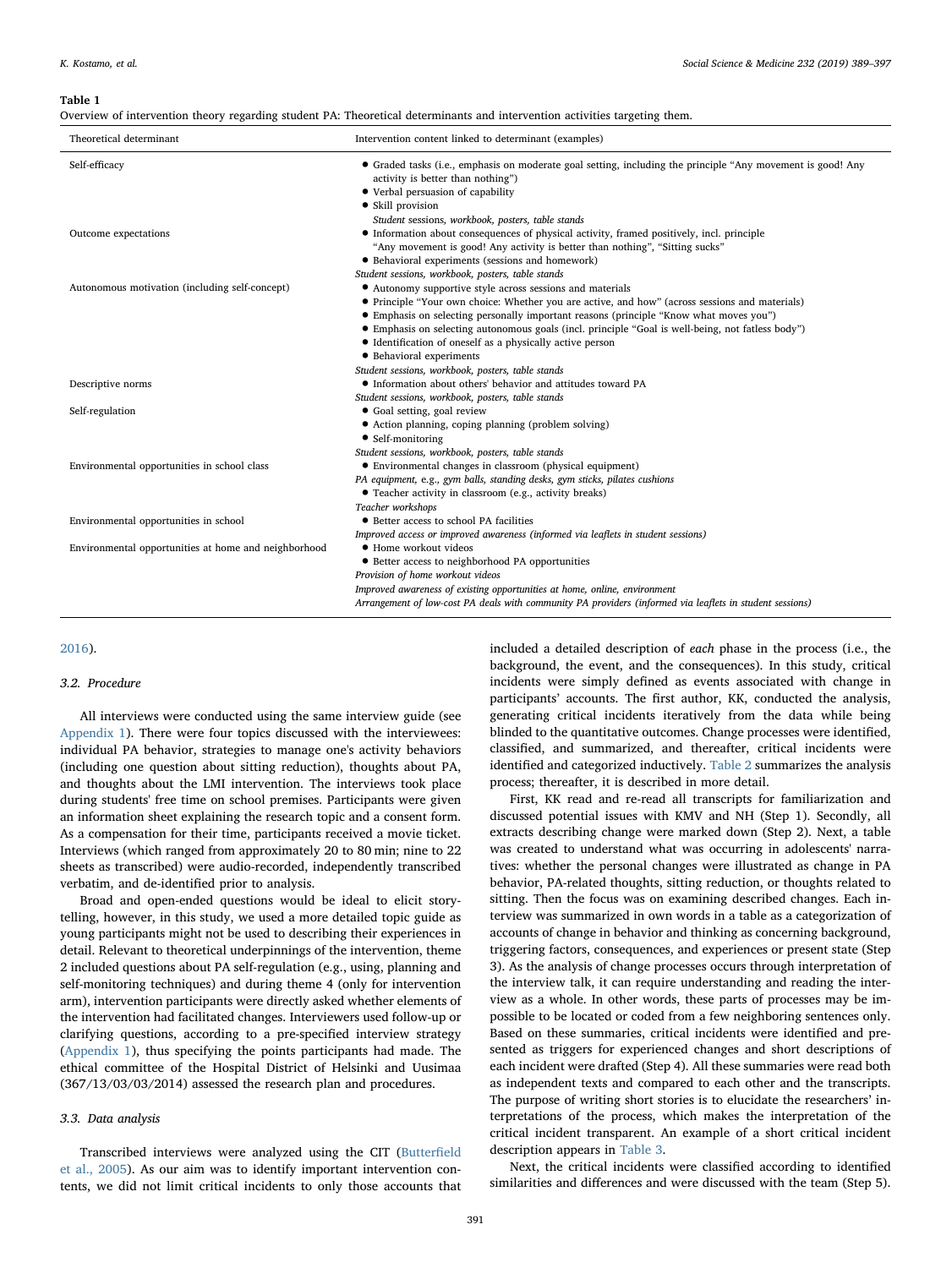#### <span id="page-3-0"></span>Table 2

Steps of analysis of change and critical incidents in participants' interview talk.

| Steps of analysis                                                               | Description                                                                                                                                                                                                                                                                                                                                                                                                                                                                                                                                                                                                                                                                                                                                                                                                                                                                                                                                                                                                                                                                                                                                                                                                                                                                                                                                                                                                                                                                                                      |
|---------------------------------------------------------------------------------|------------------------------------------------------------------------------------------------------------------------------------------------------------------------------------------------------------------------------------------------------------------------------------------------------------------------------------------------------------------------------------------------------------------------------------------------------------------------------------------------------------------------------------------------------------------------------------------------------------------------------------------------------------------------------------------------------------------------------------------------------------------------------------------------------------------------------------------------------------------------------------------------------------------------------------------------------------------------------------------------------------------------------------------------------------------------------------------------------------------------------------------------------------------------------------------------------------------------------------------------------------------------------------------------------------------------------------------------------------------------------------------------------------------------------------------------------------------------------------------------------------------|
| 1. Getting acquainted with data                                                 | - Read the stories without any particular perspective.                                                                                                                                                                                                                                                                                                                                                                                                                                                                                                                                                                                                                                                                                                                                                                                                                                                                                                                                                                                                                                                                                                                                                                                                                                                                                                                                                                                                                                                           |
| 2. Outlining data to find change descriptions                                   | - Identify extracts describing change in behavior or thinking.<br>If the data has not been collected by asking participants directly about critical incidents, it may be challenging<br>for the researcher to decipher what changed. In these cases, it may be helpful to look for verbs, such as "I<br>decided", "Someone suggested", "Something happened".                                                                                                                                                                                                                                                                                                                                                                                                                                                                                                                                                                                                                                                                                                                                                                                                                                                                                                                                                                                                                                                                                                                                                     |
| 3. Summarizing participants' descriptions of changes with<br>regard to outcomes | In this Step, researcher creates a table that classify change descriptions according to outcome types and extracts<br>phases of critical incidents into the same table. a) Using the extracts identified in step 2, create a table for<br>classification of changes into the outcomes of interest, such as the behavior change targets of the intervention (e.<br>g. change in PA behavior, PA-related thoughts, sitting reduction, or thoughts related to sitting). This helps<br>checking whether the extract describing change refers to only one type of change, or multiple changes. Changes<br>are usually intertwined. For example, a participant may describe the intervention triggering changes in both<br>thoughts and intentions regarding PA and PA behavior.<br>b) Write short process descriptions including, if possible, the following phases, and place them into the table:<br>(1) background (e.g., Previously I did not think about sitting. I used to walk to school),<br>(2) triggering factors, i.e., the core of the critical incident (e.g., During LMI sessions I realized that sitting is not<br>good for me. The winter comes soon so it is dark, cold and rainy),<br>(3) consequences (e.g., I have been thinking about sitting reduction), and (4) experiences/present state (e.g.,<br>Now I go to school by bus but hop off one stop earlier to walk more. At school I now sit on the gym ball, if it is<br>available). In most CIT analyses only phases 1, 2 and 4 are present. |
| 4. Identifying critical incidents                                               | Note. Depending on the research question, a critical incident can also be an event hindering change, e.g., I was<br>going to start going to the gym in the spring (1), but then school work load was too big and took too much time<br>(2), and in the end I couldn't start regular gym (4). In these cases, the phase 4 refers to non-change.<br>- Write short descriptions of each critical incident, thus summarizing the phases 1-4 outlined above. See example<br>in Table 3. These can be reported as a table, and a different table than in Step 3, because one change may<br>associate with several critical incidents, and one critical incident may be linked to several changes. For example,<br>in the LMI analyses, the critical incidents were classified according to (1) the trigger (intervention or some other<br>critical incident), and to (2) outcome (e.g., thinking or behavior).                                                                                                                                                                                                                                                                                                                                                                                                                                                                                                                                                                                                         |
| 5. Categorization of critical incidents                                         | - Group the identified critical incidents. Depending on the research question, this categorising can happen in a)<br>data-driven manner, or b) based on a theory, e.g., program theory of the intervention.                                                                                                                                                                                                                                                                                                                                                                                                                                                                                                                                                                                                                                                                                                                                                                                                                                                                                                                                                                                                                                                                                                                                                                                                                                                                                                      |
| 6. Comparison of change processes and critical incidents                        | - Identify similarities and differences according to intervention and control arms                                                                                                                                                                                                                                                                                                                                                                                                                                                                                                                                                                                                                                                                                                                                                                                                                                                                                                                                                                                                                                                                                                                                                                                                                                                                                                                                                                                                                               |

 $CIT = Critical incident technique. LMI = Let's Move It (intervation).$ 

#### <span id="page-3-1"></span>Table 3

An example of critical incident descriptions in the analysis.

| Thoughts about PA, related to PA increase; LMI and self-regulation interpreted as a |  |
|-------------------------------------------------------------------------------------|--|
| critical incident                                                                   |  |
|                                                                                     |  |

When I was a kid I used to play soccer, but nowadays I do not have a sports hobby. I walk to school and climb stairs at school. At LMI meetings they gave us tips how to increase PA. I might write myself a PA plan and keep a PA diary.

LMI = Let's Move It (intervention).

Finally, the analysis proceeded to a more comparative and interpretative phase. KK systematically compared preliminary findings by reference to participants' arm allocation. At first, only accounts considering the first three themes (PA behavior, behavioral self-management, and thoughts about PA) were explored, leaving the fourth theme (LMI intervention) under separate examination (Step 6.) Afterward, KK discussed preliminary results with all co-authors. Parts of the results were first discussed with KMV and NH and some amendments were made. Then, all authors reviewed the results, after which some categories were combined.

### 4. Results

Participants were asked to talk about those changes that had happened since their latest school period started. About two-thirds of all participants described either a change in their activity, their thoughts, or both. Most reported either PA increase or maintenance. Similarly, most interpretations considering meaning-making described either no change or change towards more positive thoughts about PA and were mostly associated with PA increase. Only some described explicit changes in their sitting behavior or thoughts. Some participants talked about the intervention only when they were explicitly asked to comment on it. Theme 4 was especially designed to evoke talk about contents that participants might recall as helpful in increasing PA in the future. However, the participants illustrated some new critical incidents even in this phase. Moreover, most of critical incidents were presented during discussing PA in general (themes 1–3), and only some in theme 4. When discussing the LMI intervention (theme 4), even some of the intervention arm participants who had explicitly not described sitting change reported use of sitting reduction equipment in classrooms: "well they were nice, that you could like sit on the gym ball every now and then" or "if you weren't here I don't think that they [the teachers] would give permission to be jumping in the classroom". These accounts were excluded from the analysis as they were not associated with PA change in participants' talk. Altogether, 31 critical incidents were identified in 14 intervention arm participants' talk (intervention  $n = 21$ ) and, of these, they related 23 to the intervention. Eight critical incidents were identified in seven control arm participants' talk (control  $n = 13$ ). [Table 4](#page-3-2) presents an overview of identified critical incidents.

Next, we illustrate what critical incident categories intervention arm

# <span id="page-3-2"></span>Table 4

Distribution of identified critical incidents in participants' talk.

| Identified critical incidents                                                                                                                      | PA increase and new thoughts about PA | Sitting reduction and new thoughts about sitting | Total    |
|----------------------------------------------------------------------------------------------------------------------------------------------------|---------------------------------------|--------------------------------------------------|----------|
| Intervention arm participants (total):<br>Associated with the LMI intervention<br>Associated with other issues<br>Control arm participants (total) | 23                                    |                                                  | 31<br>23 |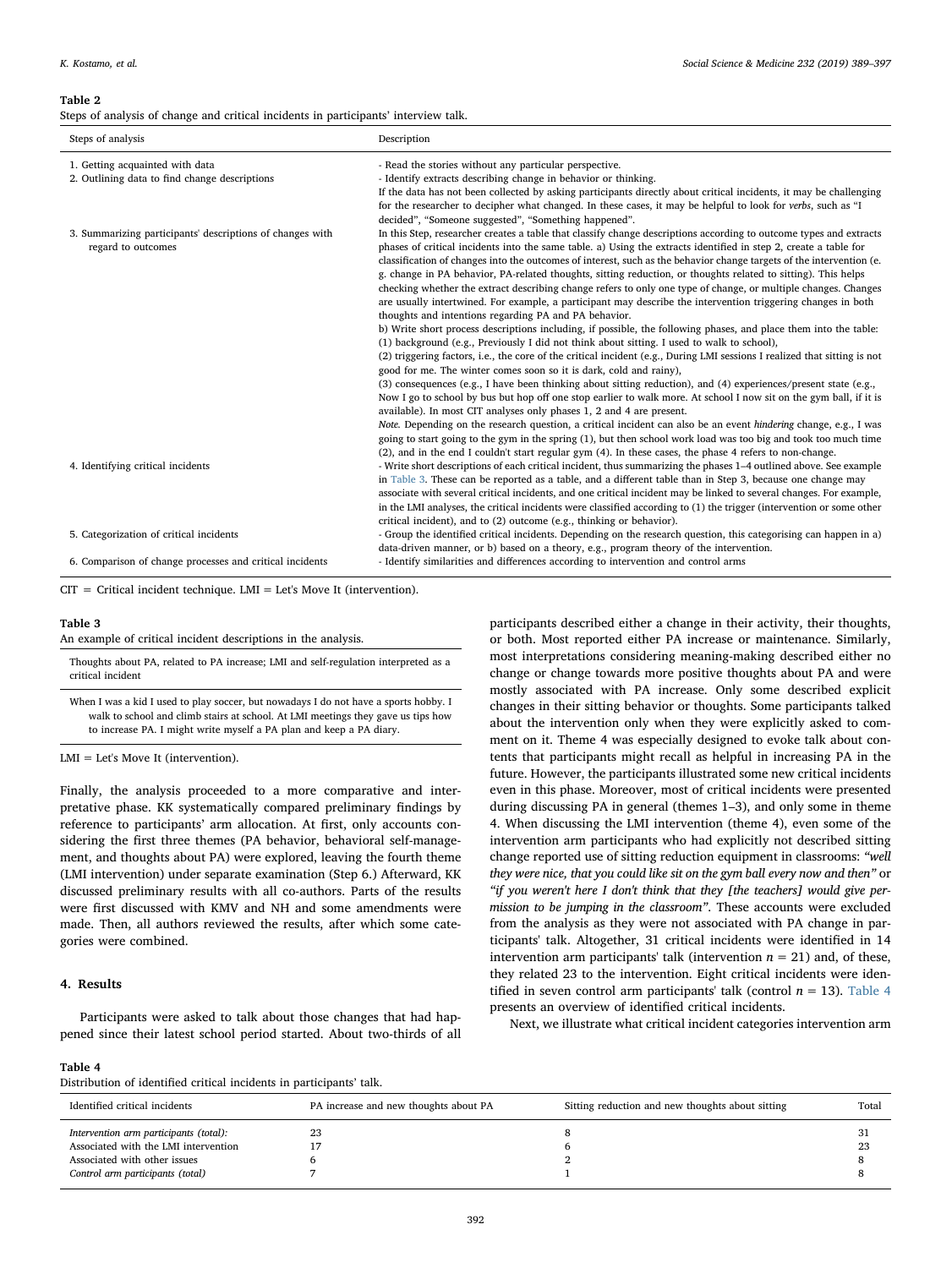participants related to the intervention content. Secondly, we present what other critical incidents they highlighted. Thirdly, we describe control arm participants' accounts about critical incidents and compare them to intervention arm participants' talk.

# 4.1. Critical incidents associated with the LMI intervention content in intervention arm participants' talk

The analysis produced three critical incident categories: (1) gaining insight into own behavior, (2) learning self-regulatory skills and behavior change skills, and (3) getting deeper knowledge on PA and sitting. In the following, we present some examples to illustrate each of these categories. As critical incidents are frequently considered as consisting of various phases (Butterfi[eld et al., 2005\)](#page-8-4), we have striven to present comprehensive extracts of participants' accounts.

# 4.1.1. Category 1: gaining knowledge on PA and sitting

New understanding of PA. Several intervention arm participants interpreted that knowledge about PA, acquired during group sessions, had contributed to change in their PA behavior or thoughts about PA. One participant described how becoming aware of the importance of muscular endurance, balance, and functional exercise had led to the adoption of a more varied range of exercise.

I: … if you could describe in your own words how your physical activity habits have changed … you can elaborate a little.

P30: Well, for example this, that I bike the fitness bike a little more, I actually got a fitness bike into my room so I have used that more, then I have done more muscle excercises whereas before I used to think that aerobic excercise is more important, but for example along with the Let's Move It, like, it has come up that you should do muscle toning too, or like have a balance, and increase the everyday physical activity, that you take the stairs and maybe walk the shorter distances and occasionally you might, what comes to mind, if the train is packed you don't have to go sit but you can stand the, like, 10-min ride, 12-min ride.

Knowledge of PA benefits. Some reported that knowledge of PA benefits had increased their motivation to participate in PA. In interview talk, information about the benefits of minor moves and small changes in PA behavior was interpreted as having affected change in one's PA beliefs.

I: … Do you think there was something in these sessions, something that helped, you to increase physical activity?

P5: [The instructor] said that a little plus is, even a little bit of physical activity is a plus. So, it has given me a huge amount of motivation and, that thing.

These extracts illustrate how cognitive change may be helpful for behavior change. If participants who do not meet PA guidelines associate PA only with vigorous exercise, they may perceive PA adoption as out of their reach. Light exercise, in contrast, may not motivate them unless its benefits are understood.

Knowledge of the disadvantages of sitting. Some participants mentioned that they had not heard about the harmful effects of sitting until LMI sessions. On the contrary, other participants noted that this was not new information, however, they had not paid attention to it until the intervention. Only in-depth knowledge about sitting, acquired during the intervention, has induced actual understanding of its significance.

I: Have you always thought that you should maybe reduce your own sedentary behavior a little?

P31: No. I have not thought about it, except for when this Let's Move It thing came, there it was said that sitting is not that good of a thing. I have not really thought about it before. I have thought that it might not be good to be sitting down all the time, but then the Let's Move It thing was like hey this really is not good.

These comments highlight the usefulness of refined health messages. General information about sitting may not be as influential as specific descriptions of what harmful effects sitting may cause.

# 4.1.2. Category 2: learning self-regulatory skills and behavior change skills

Practical tips for PA increase and maintenance in one's daily life. In addition to knowledge, participants illustrated the intervention's advice on various concrete ways for how PA can be increased and maintained in practice as their own PA change prompt. One participant reported getting off the bus one stop earlier; another described stair climbing and walking short distances. Yet another reported how the intervention inspired her to do knee bends at home.

I: … so it has occurred to you more that everyday activities are good for you, so did it influence your physical activity habits in any way?

P33: Well maybe I have started like for example if there is a really short distance, so should you take a bus or walk, you then walk the distance and in that way I have started to think more about the everyday physical activity being good for you, it already does a lot of good if you walk and not take the bus and stuff.

I: … Can you tell in more detail what was the start for this change?

P33: Well maybe those lessons- … Like that even a little is good for you, or like even a small thing is good for the body and like that yeah.

Practical knowledge may inspire PA increase, particularly among those who are not accustomed to regular exercise.

Knowledge about strategies to reduce sitting in one's daily life. Three participants presented becoming aware of various sitting reduction strategies as a critical incident. For example, they described actual behavior change as sitting on gym balls in the classroom, standing up during lessons and going out on breaks at school.

I: And was it so that now you've had thought that you could do it at school too?

P14: … If teachers say that ok you can go on a break, or let's have a 5-min break to strech our leg-well I would sit in the classroom and look at the phone, but now I feel like I have to step outside even for a little while to catch some fresh air and if I have to I can take the phone with me and look at the messages there so, I have tried to go walk a little during every break. …

I: Yes. Yes. Has anything happened since this period started that would have influenced your thoughts?

P14: Well, these Let's Move It lessons maybe have helped to increase, or like if you are doing something increase some of these small breaks, like in school and at home where you sit and, in other ways helped too.

Adopting self-regulation procedures. One participant highlighted how PA planning and self-monitoring had become a habit that helps maintain her PA routines. This participant described how her intention to begin gym exercising resulted from the intervention. Even if the program was identified as a critical incident already in the beginning of the interview, it was not until the end when she described how the intervention work book and tasks given at the group sessions prompted her to begin regular exercise.

I: … how did the going to the gym happen, where did it start from?

P13: Well when there was that Let's Move here then we like went through those things … nothing really prevents you from being physically active like, I have thought about going to the gym previously too but I just haven't had the energy, but now that for example there has been that Let's Move in the school, it like motivates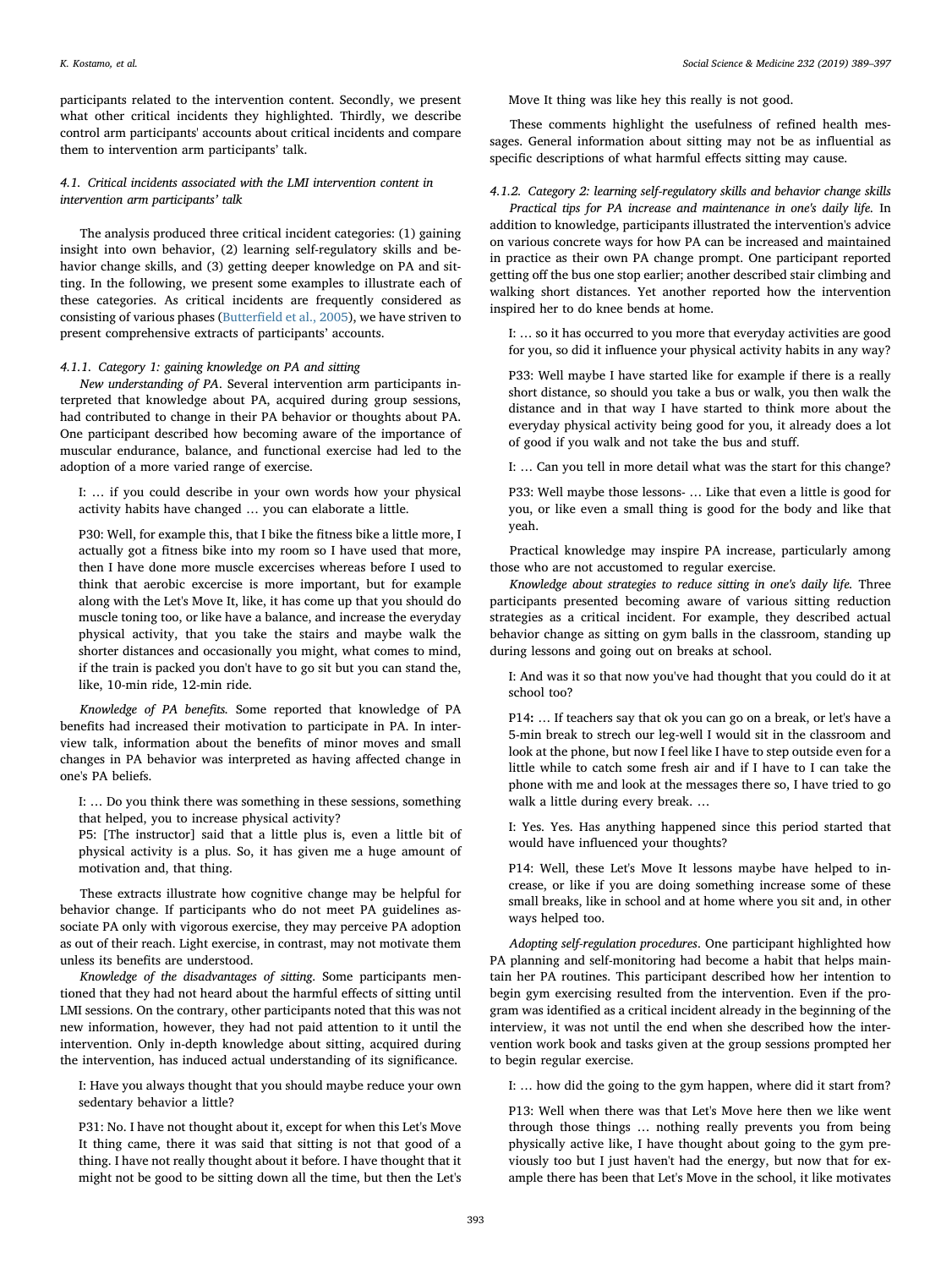me more, and then I went and started.

…

P13: Yes, when I started going to the gym I made myself, like, a schedule or kind of a plan. … so on Monday we do this, on Tuesday this and so forth.

I: Where did you get the idea from to make the schedule?

P13: Well on these Let's Move lessons we have discussed it and that is how the planning came up. So then I thought that what if I, for example, tried for that first week, then if i feel like it or if it is going better I would keep it up.

…

I: Yes. Do you write them down on a piece of paper or?

P13: Yes or I like, make like, like a timetable that Monday Tuesday and so on and then I write on it.

In the previous extract, new knowledge was crucial for starting to exercise at home, whereas in this interpretation, PA planning and selfmonitoring have become a habit that helps to maintain those PA routines that the participant has chosen.

4.1.3. Category 3: gaining insight into own behavior

A perception of freedom to make one's own choices. Two participants stressed that voluntariness emphasized in the intervention had become a motivating factor in PA. The following extracts shed light on the atmosphere in LMI sessions and how it is reflected in participants' thoughts. The objective of the intervention was seen to offer alternatives and learn to be active in a variety of self-chosen ways instead of encouraging everyone to exercise at a gym. As PA is one's own choice, the voluntariness implies freedom to choose something else as well.

I: … what … was like so important that it stuck to your head when she said … about the different ways?

P6: … usually people are like let's say you are overweight or something, so that they like instantly are- look at you like you should lose weight, or go to the gym … but yeah, the Let's Move It people, they did not see it like that, …they just pointed out that you can be active in different ways, …it is not like that, that we come from an angle where we try to get everyone to exercise and to go to the gym but that you can do small things and they will show us. … that it is our option whether we do or don't. That they won't judge.

Instead of encouraging to conform to other people's advice or expectations, the intervention encourages to follow one's own preferences.

Becoming aware of one's own sitting behavior. One participant highlighted awareness of one's own excessive sitting as a critical incident. When explicitly asked whether she has always been striving to reduce sitting, the participant answered that she had never before even thought about it. Only during the sessions had she realized that she, in fact, sits very much and that reducing sitting could be worth trying.

I: Did you independently try any new lines of sports or ways to reduce sitting during the Let's Move It program?

P19: Well I did not do that try-out, I forgot. Well I have, tried to sit down less but it very difficult for me. Specifically because of indolence. (laughs) And yes. I do so much by sitting down. That somehow it has been diffficult to be doing something standing up.

I: Yes. Have you had it in your head nevertheless or like that you should like- (P19: yes) …

P19: I have thought about having to reduce but have not yet done it.

I: Yeah. Had you like had this thought like before or like that you should sit less? Was it like that or-

P19: Before that I did not think about it at all, that I sit so much, but when it came up on these lessons I realized that I sit a lot.

Instead of reasons or means for sitting reduction in general, she described having learned something personal, that is, knowledge of her own behavior. Interestingly, this participant did not highlight this new awareness of her sitting behavior until theme 4.

In the following extract, one participant illustrates PA change as a process. Here, intervention contents act as a trigger for behavior change (e.g., getting up and stretching). Having noticed how the change affects one's well-being (such as feeling better after getting up and stretching) strengthens repetition of this behavior. In interview talk, critical incidents form a developmental path that ends in paying more attention to sitting reduction.

I: Yeah. Are the classes spent mostly sitting down?

P30: Yes and I have noticed myself that when, that you should like stand up to do some stretches in every half an hour but you don't know how the teachers would react if you disturbed the lesson like that, since we have the forty-five minuted and then a break.

I: … if you were told that you should restrict the amount of sitting in you life, what thoughts would it evoke?

P30: I think it is really good because I these days I have noticed that when you reduce sitting, or rather when you don't reduce sitting, after that you have no energy and you are tired and like when you stand up then your blood starts to flow and. (laughs) Like you do a little bit of stretching and feel better.

I: Yeah. Have you always thought this way?

P30: Maybe not as often as now that the matter has surfaced a lot so, I have paid attention to it more.

…

I: … where like the cons of sitting still and stuff like that are discussed.

P30: Oh, well in the Let's Move It stuff usually. (chuckles).

I: Yeah. O.K. Did you have anything else … have you heard something from the media or something, or was it mostly-

P30: Maybe in passing but we have never had anything, like a place or anything where we would have really digged deep into it, and properly been told about the cons and about the ways how you can prevent it and stuff.

I: Was it mostly like Let's Move It (P30: yeah, yeah) -that caused it?

P30: Yeah. So I did know about it beforehand, but still when I was told about it more, I went much more deeply into the matter.

Also in this case, cognitive change is triggered by increasing knowledge not only about sitting, but about sitting reduction practices as well.

# 4.2. Critical incidents not associated with intervention content in intervention arm participants' talk

The previous section demonstrated various interpretations about the intervention as triggering PA increase, sitting reduction, and thoughts about PA and sitting. However, participants may have been influenced or inspired by other sources as well. Some intervention arm participants framed LMI as a critical incident, triggering change in behavior or thoughts. Others highlighted other critical incidents, such as important others' support (school mate, boyfriend), change of season (spending more time outdoors), school change (climbing stairs, walking to school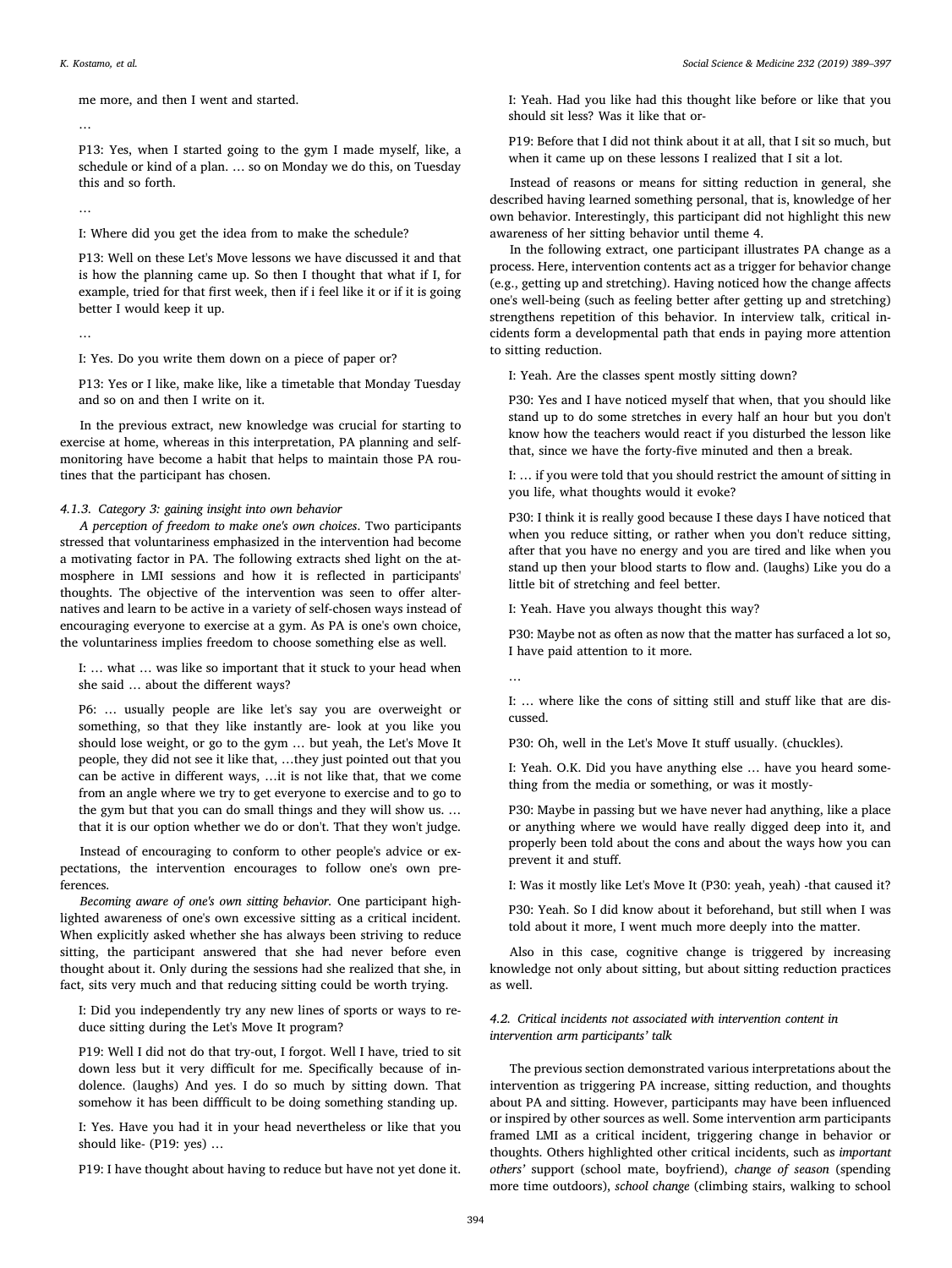instead of using public transport), vocational studies (wanting to maintain the ability to work), and positive experiences during school PE lessons. The following extract illustrates the last point on the preceding list, how gaining positive PA experiences has contributed to more positive thoughts about PA. Here, being introduced to different types of PA is presented as a new understanding of PA, more specifically, that exercise can be fun and lead to positive experiences.

I: … Since this period started, has something happened that has affected your thoughts about PA, and if yes then what?

P31: The Let's Move It that it has like that you should be more physically active, and the school PE too when we have done all sorts of things it has become like hey this really makes one feel good, that I could do more of this and. You've gotten to try more stuff like that, well I have tried almost everything before but it has brought a new perception on all the sports, and that has been quite fun.

Furthermore, one participant reported that the trial body composition measurement had helped her understand that muscle and fat in one's body may be affected. Another noted that accelerometer wearing had inspired her to be on the move more than usual, "that it would show something else beside the zeros".

Critical incidents related to changes in sitting reduction behavior or thoughts were mostly associated with the intervention. In addition, one participant said he had acquired information about sitting from school and the internet, but did not specify whether the sources were LMIrelated.

#### 4.3. Critical incidents in control arm participants' talk

Interventions do not happen in a vacuum. On the one hand, gaining new understanding of PA importance was illustrated as a critical incident among participants in both intervention and control arms. On the other hand, school change, change of season, vocational studies, positive PA experiences, and accelerometer wearing were also reported as inspiring to PA increase by participants in both arms.

Control participants' critical incidents were mainly associated with transitions and circumstance changes such as weight gain, new equipment for muscular exercise at home, school change, and change of season (regular ice hockey rehearsals). Critical incidents related to new thoughts about PA were vocational studies (understanding PA as critical in maintaining work ability) and positive PA experiences (which in turn contributed to more positive thoughts about PA). In the following extract, one participant describes how she and her friends had begun gym exercising to keep fit and be able to spend some time together. Moreover, positive experiences from gym exercise have changed her previous prejudices about the gym into enthusiasm for it.

I: … Yea. How did the change that you described happen, where did it start from?

P26: Well, it just, my friends and I have had this thing for many summers now that now we like get into summer shape like go to the gym more, and we have never really had it in us to do it properly, but now we like thought that we like are all in different schools and see each other a lot more rarely so this is like a thing where we could all meet up, and get the- like summer shape and then that motivates more to go to the gym when you see those friends that you don't see as often anymore, so it is nicer then.

# … I: How has this felt?

P26: Really nice, now like I used to think that the gym is kind of heavy kind of annoying, like, something that one would not like to go and do but then, now that you start and see that it is not that difficult and it is not that bad and it is healthy so, it is like nice to go there then.

Some incidents in control participants' accounts were, by nature,

similar to critical incidents associated with the LMI intervention content. Two of the control group students reported that gaining new knowledge (specifically, understanding that regular PA is important for one's future vocation) had increased their motivation for PA.

I: Can you elaborate on what got you to think that it would be good to increase physical activity or those, make those choices of for example taking the stairs instead of the elevator or escalator?

P29: Well I should improve my physical fitness because of this profession, since this is a physically demanding job after all so you should be able to endure it.

I: Yeah. And how were you physically active before this change you described?

P29: Almost not at all. After school I always just stayed home and didn't do anything. So nowadays I am much more active compared to what it was before.

Moreover, one control participant described that survey answering and accelerometer wearing had made her think about reasons for PA. This participant also reported that she had begun to think more about sitting less.

# 5. Discussion

To our knowledge, this study is the first to use the CIT in a qualitative process evaluation of a behavior change intervention. The CIT seems a promising approach for directing analysis towards potentially crucial intervention elements as described by the participants themselves. As illustrated above, some critical incidents were presented as natural changes related to circumstances and transitions while others formed developmental pathways and learning processes. [Stewart and](#page-8-10) [Smith \(2014\)](#page-8-10) suggest that critical incidents differ from other events by nature because they mark the beginning of a new trajectory. Examining critical incidents as markers of new trajectories may help in understanding why some adolescents related sitting on gym balls and twisters to change while others did not. Introduction of gym balls might be associated with change only when it is interpreted in connection with recently gained motivation or new insight.

This study set out to examine what participants of the LMI trial in both arms, reporting insufficient PA at baseline, perceived to be critical incidents to changes in their PA and meaning-making during the twomonth intervention period. In intervention participants talk, 23 out of the identified 31 critical incidents were related to the intervention. These were categorized into three critical incident categories. In control participants, eight critical incidents were extracted. These did not substantially differ from the eight non-LMI-incidents of the intervention arm participants, indicating that both arms were subjected to similar influences from the natural, non-intervention environment.

The LMI intervention was present at critical incidents in various ways: in providing new understanding of PA and a perception of freedom to make one's own choices; providing knowledge of PA benefits, practical tips for PA increase and maintenance in one's daily life, the disadvantages of sitting, and techniques to reduce sitting in one's daily life; helping in becoming aware of one's own sitting behavior; and helping in adopting self-regulation skills. The critical incident, "gaining new understanding of PA and its benefits", was identified among participants in both arms, whereas freedom of choice, practical tips, selfregulation techniques, awareness of own sitting behavior, and knowledge of the disadvantages of sitting were unique to the LMI intervention arm participants' talk. It is possible to associate these with self-efficacy, outcome expectations, autonomous motivation, and self-regulation (see [Table 1](#page-2-0)).

Many changes were not related to either behavior or thinking, but both. Whereas critical incidents of intervention participants were associated with PA or sitting, those of control participants' accounts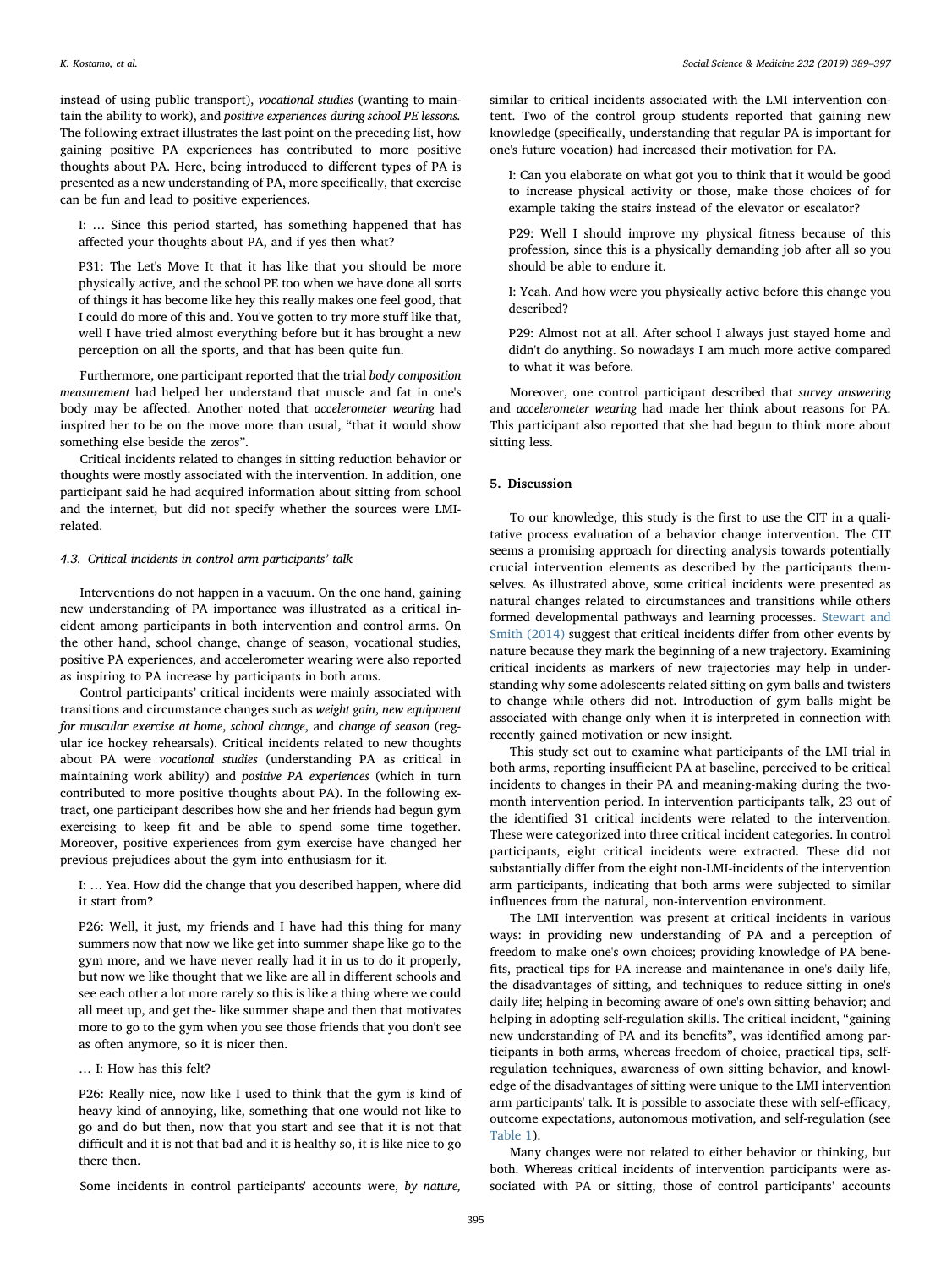related to PA, with one exception (mere measurement effect; [Rodrigues](#page-8-11) [et al., 2015](#page-8-11)). All intervention and most control arm participants described only PA increase or maintenance. With the exception of one control participant, changes in thinking were presented as more positive or inclusive (or no change in thinking). Despite the short twomonth timeline, there were several types of critical incidents that were associated with change.

The findings are partly aligned with the LMI intervention theory. Perceived freedom for own choice and benefits of light PA were highlighted in line with autonomy support principles of the LMI theory model [\(Table 1\)](#page-2-0) and previous research. Previous literature has associated perceived benefits with PA participation (e.g., [Brooks and](#page-8-12) [Magnusson, 2007;](#page-8-12) [Bélanger et al., 2011\)](#page-8-13) as well as adopting and increasing PA [\(Sallis et al., 1999;](#page-8-14) [Kostamo et al., 2017](#page-8-15)). [Liimakka et al.](#page-8-16) [\(2013\)](#page-8-16) categorized vocational student interviewees as target-oriented sports club adolescents, independently exercising adolescents, and adolescents who preferred hanging around with friends. Typically, independent exercisers valued the possibility to choose themselves when and how to exercise, while spending time with friends was more important in the "hanging out" category. We did not classify interviewees, but both freedom and friend considerations were present in our findings.

Instead of self-regulation as a form of planning one's regular leisuretime exercise, most participants describing PA increase illustrated concrete and easy ways to adopt PA across the day. These new practices were frequently related to light PA and sitting reduction, which they conceptualized not as two separate processes, but as similar behaviors. These represent concrete examples that may be helpful when adopting new daily routines. The LMI intervention contained provision of tips, for example, on sessions 1 and 2. Further relating the findings to the intervention theory, the environmental changes were not brought up as critical incidents in participant talk. Participants seem to have construed PA as a personal responsibility, using current cultural expectations [\(Crawford, 2006](#page-8-17)) when describing their experiences.

# 5.1. Strengths and limitations

There are both advantages and limitations to CIT as a method. CIT helped in focusing and limiting the text corpus to accounts relevant to change. For example, even if one student presented media criticism as an impressive intervention component, she did not explicitly associate it with change in her talk. Necessitating that the participant actively attributes the intervention to be the source of the change, the CIT uniquely sheds light on the active ingredients of this intervention as used by the participants themselves. CIT brings particular benefits that thematic analysis cannot render. Contrary to, for example, the question "how do participants believe they benefitted?" the question that the CIT is able to answer is "how do participants associate LMI with changes in their PA habits or thoughts about PA?" A good answer requires an analysis of the process (which may involve as many as four components: background, triggering factors, consequences, and experiences/ present state), which is not possible using a thematic analysis only.

In addition to applying an innovative analytical methodology, a further strength of this study is the inclusion of not only intervention arm participants, but also control participants, thus allowing the comparison of the findings across trial arms, and avoiding the potential overestimation of intervention influences, which could occur in interviewing only intervention participants. Finally, the number of individually interviewed interviewees is relatively large, contributing to a likely saturated data.

Change descriptions presented here are interpretative. For example, the timing of described changes (occurred before or during the intervention period) sometimes had to be concluded by the coder. Moreover, focusing on those incidents that students highlighted as meaningful for their PA change does not reveal why some intervention contents were not presented as critical. Our choice of examining PA change leaves out

accounts of no change, which can also be illuminating in process evaluation. It is also possible that some students are more used to verbalizing events in their life using a narrative structure that includes critical incidents, whereas others are not as capable of linking various events. Finally, due to funding resources, it was not possible to conduct analyses immediately after the interviews, thus, we were, for example, unable to ensure data saturation or ask participants' views on our interpretations.

As the interview guide included only one question about sitting reduction, the interviews produced more talk about changes in PA than changes in sitting. Also, the interview guide may have directed the analysis towards expected results, that is, the interview talk illustrating the intervention as a critical incident in theme 4. As in all interview studies, a tendency for socially desirable answers may have produced positive accounts. Nevertheless, we do not suggest that interview talk actually reveals participants' authentic experiences or changes in their cognitive structures. Instead, we stress that trial participants have been able to talk about identified critical incidents using those resources the intervention has provided.

Students had only a two-month time to experience critical incidents or changes in behavior or thoughts. In previous studies using the CIT, critical incidents have often been conceptualized as crucial for the beginning of a new trajectory ([Stewart and Smith, 2014](#page-8-10)), whereas our aim to identify important intervention components was more modest. However, as the participants were able to present 23 intervention-related critical incidents, it would be interesting to find out how they might describe PA changes later in life: how the presently gained resources might be realized across time (e.g., one year after the intervention).

# 6. Conclusions

This study analyzed adolescents' accounts of critical events crucial for change in their PA behavior and related thinking at the six-week follow-up of a randomized trial. The LMI intervention was present in the intervention arm participants' critical incidents in multiple ways, indicating that various intervention contents have offered resources to them. The results illustrate that, in real-world trials, control arm participants are also exposed to other influences that may operate via similar mechanisms (e.g., offer resources for a new understanding of PA) as the intervention. The study also highlights that very detailed and intensive assessments (survey answering, body composition measurement, and accelerometer wearing) can result in increases in PA during trials, posing a threat to trial validity. Our results point to the applicability of the CIT in process evaluation of health interventions and to the added value of qualitative evaluation in shedding light on quantitative trial findings.

### Acknowledgements

The authors would like to thank the LMI project staff for their practical assistance, all schools and students for participation in the study, and all reviewers for their helpful comments. We would also like to thank professor Taru Lintunen for her comments on earlier versions of the manuscript. The study was supported by the Finnish Ministry of Education and Culture (grant number 81/626/2014). The first author was supported by Finnish Cultural Foundation and Faculty of Social Sciences in the University of Helsinki (joint funding for doctoral students, grant number 00180568). NH was supported by the Academy of Finland (grant number 285283). The funding bodies played no role in the writing of this manuscript or the decision to submit it for publication.

# Appendix A. Supplementary data

Supplementary data to this article can be found online at [https://](https://doi.org/10.1016/j.socscimed.2019.05.014)